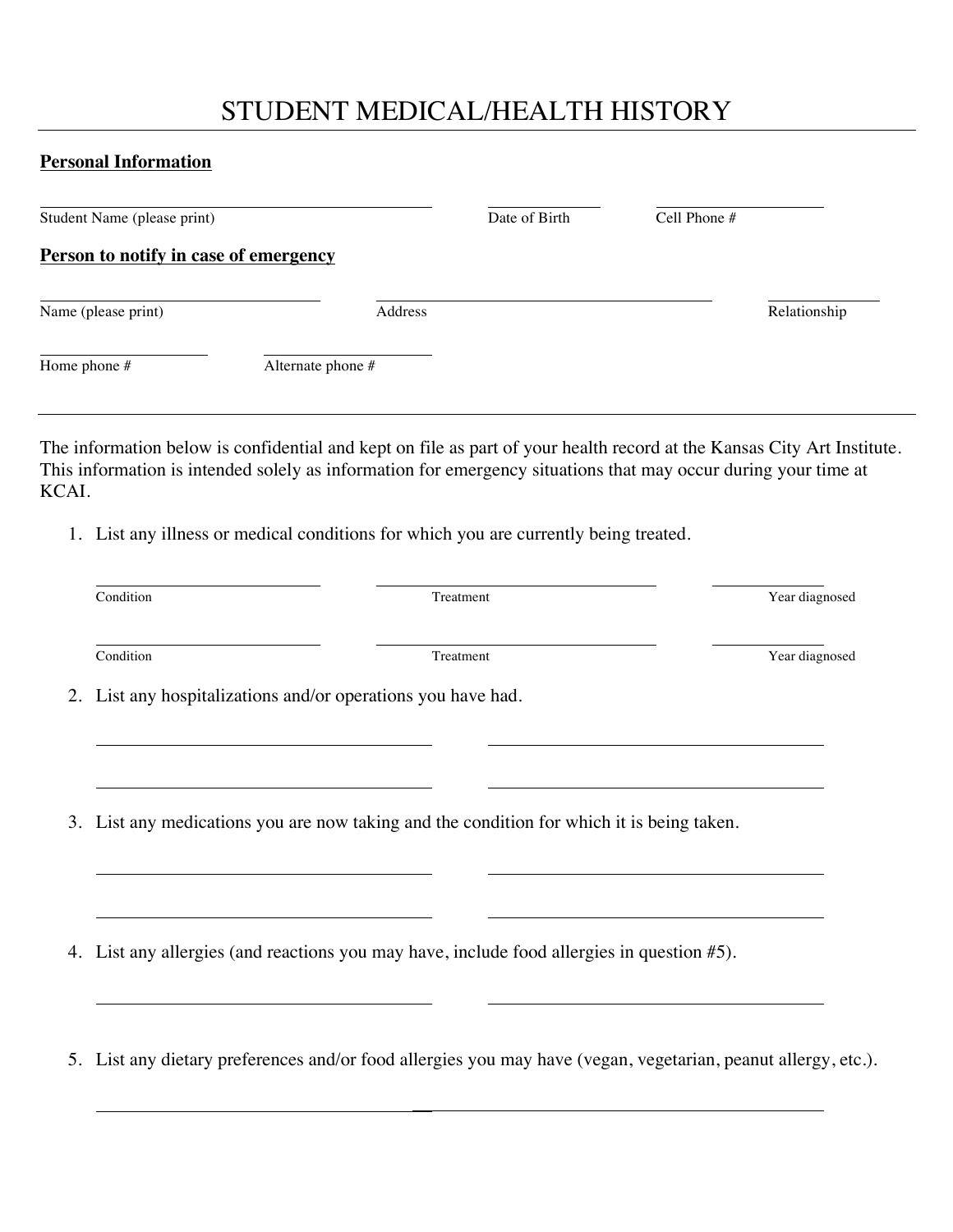Medical History – check all conditions below you have or have had. Give details in the space below.

| Anemia             | Drug/Alcohol         | Neck/Back              |
|--------------------|----------------------|------------------------|
| Asthma             | problem              | problem                |
| Arthritis          | Eating Disorder      | Neurological           |
| Bone/Joint pain    | <b>Heart Disease</b> | Disorder               |
| Blood or clotting  | Hepatitis            | Seizure Disorder       |
| disorder           | High/Low Blood       | Skin Disorder          |
| Cancer             | Pressure             | Sleeping Disorder      |
| Convulsions/       | Kidney Disease       | <b>Special Dietary</b> |
| Epilepsy           | Liver Disease        | Needs                  |
| <b>Diabetes</b>    | Meningitis           | Thyroid Disorder       |
| Dizziness/Fainting | Mononucleosis/       | Tuberculosis           |
| Digestive disorder | Epstein-Barr virus   | Tumor                  |
|                    | Migraine             | Other                  |
|                    |                      |                        |

## **Explanation**

List Primary Insurance information (or attach a copy of insurance card).

Policy Holder:

Name of Insurance Company:

Toll free phone number:

Policy number:

#### **The information completed on this form is accurate to the best of my knowledge.**

| <b>Student Signature:</b>                                    | Date: |
|--------------------------------------------------------------|-------|
| If under the age of 18, a parent or guardian must also sign. |       |
| Signature of parent or guardian:                             | Date: |
| Printed name of parent or guardian:                          | Date: |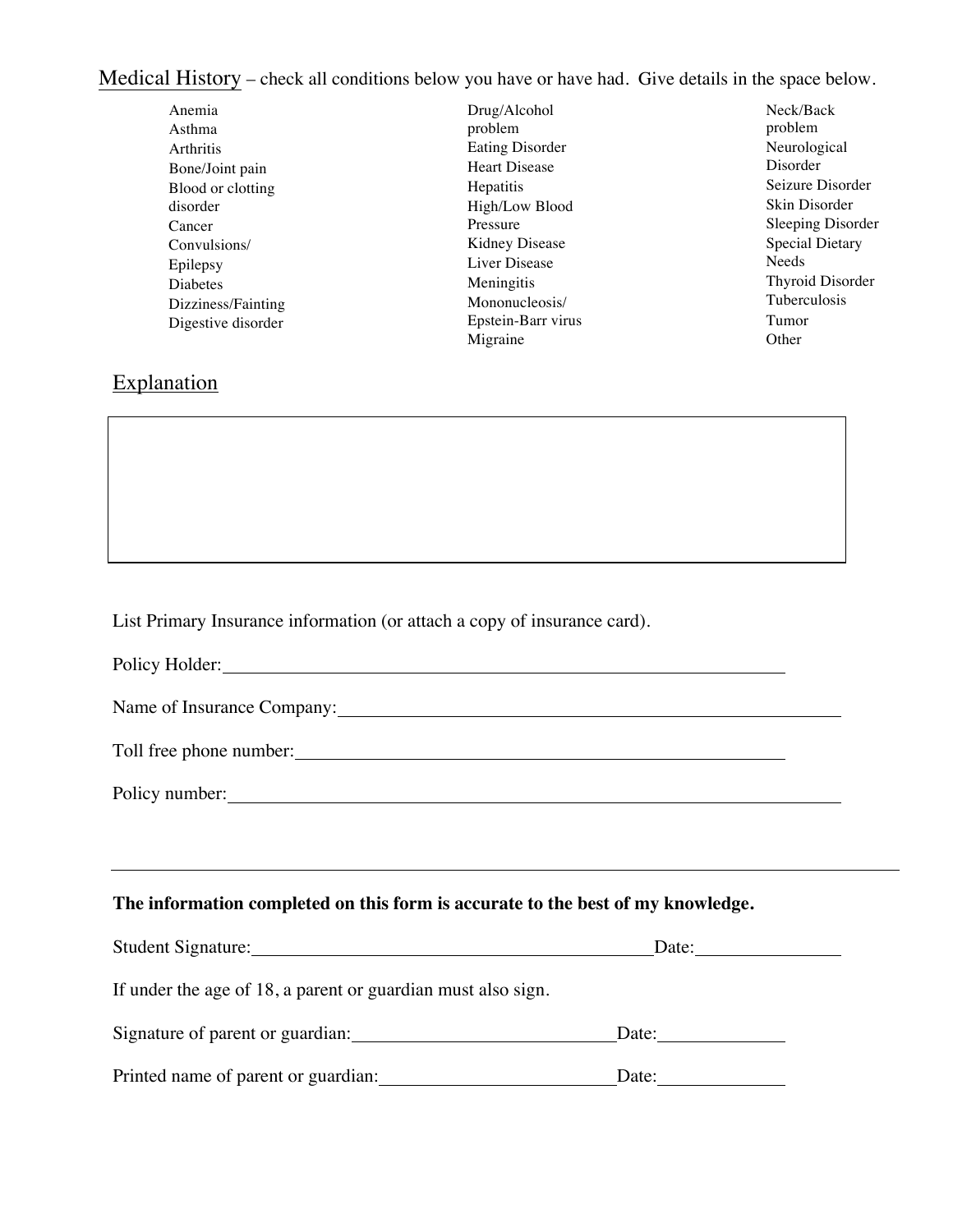## **ALL STUDENTS MUST SUBMIT DOCUMENTATION OF IMMUNIZATIONS.**

Examples of acceptable documents include:

- Copies of personal immunization records or baby book records
- Copies of high school or previous college immunization records
- Copies of physician office or Health Department immunization records
- Copies of medical records from personal health provider of hospital
- Copy of Rubeola titer (measles)

## **Required Immunizations**

**MMR** – Students born on or after January 1, 1957 must comply with the MMR immunization policy, which requires two (2) vaccines against measles and one against mumps and rubella. The first measles vaccine or combination measles/mumps/rubella vaccine (MMR) must have been given at age 12 months or later. A second vaccine for measles or MMR must have been administered at least one month after the first one.

**MUMPS** – The Centers for Disease Control and Prevention (CDC) now recommends a second dose of mumps-containing vaccine for students attending colleges, or other post high-school educational institutions, who lack other evidence of immunity.

Updated recommendations for the control and elimination of mumps

Students attending colleges are considered at high risk for infection. It is now recommended:

- Receive a second dose of mumps-containing vaccine, for a total of 2 doses, if vaccinated once before; or
- Receive 2 doses of mumps-containing vaccine, separated by a minimum interval of 28 days, if never vaccinated. Additional information on mumps prevention and control can be found at www.cdc.gov and by checking with your local public health agency

## **Recommended Immunizations**

- Update tetanus booster (every 10 years)
- Varicella vaccination (if there is no childhood history of chicken pox)
- Hepatitis B
- Annual influenza vaccine
- Meningitis vaccination (all students who will reside in the Barbara Marshall Residence Hall.) IF YOU ARE RESIDING IN THE BARBARA MARSHALL RESIDENCE HALL, YOU MUST PROVIDE DOCUMENTATION OF RECEIVING THE MENINGOCOCCAL VACCINATION OR SIGN THE WAIVER BELOW THAT YOU HAVE RECEIVED EDUCATIONAL MATERIALS, BUT HAVE CHOSEN NOT TO RECEIVE THE VACCINATION. You will not be allowed to move into the Barbara Marshall Residence Hall without this waiver or a copy *of your meningitis immunization.*

## **Exemptions**

- Students born prior to January 1, 1957 are exempt from providing proof of vaccination to measles, mumps and rubella only. We require proof of tetanus/diphtheria.
- Religious or Personal belief: Students must submit the Religious Exemption Form (Google Form)
- Medical: If there is a medical condition that contraindicates the vaccine $(s)$ , student must submit the Medical Exemption Form (PDF) from their personal healthcare provider.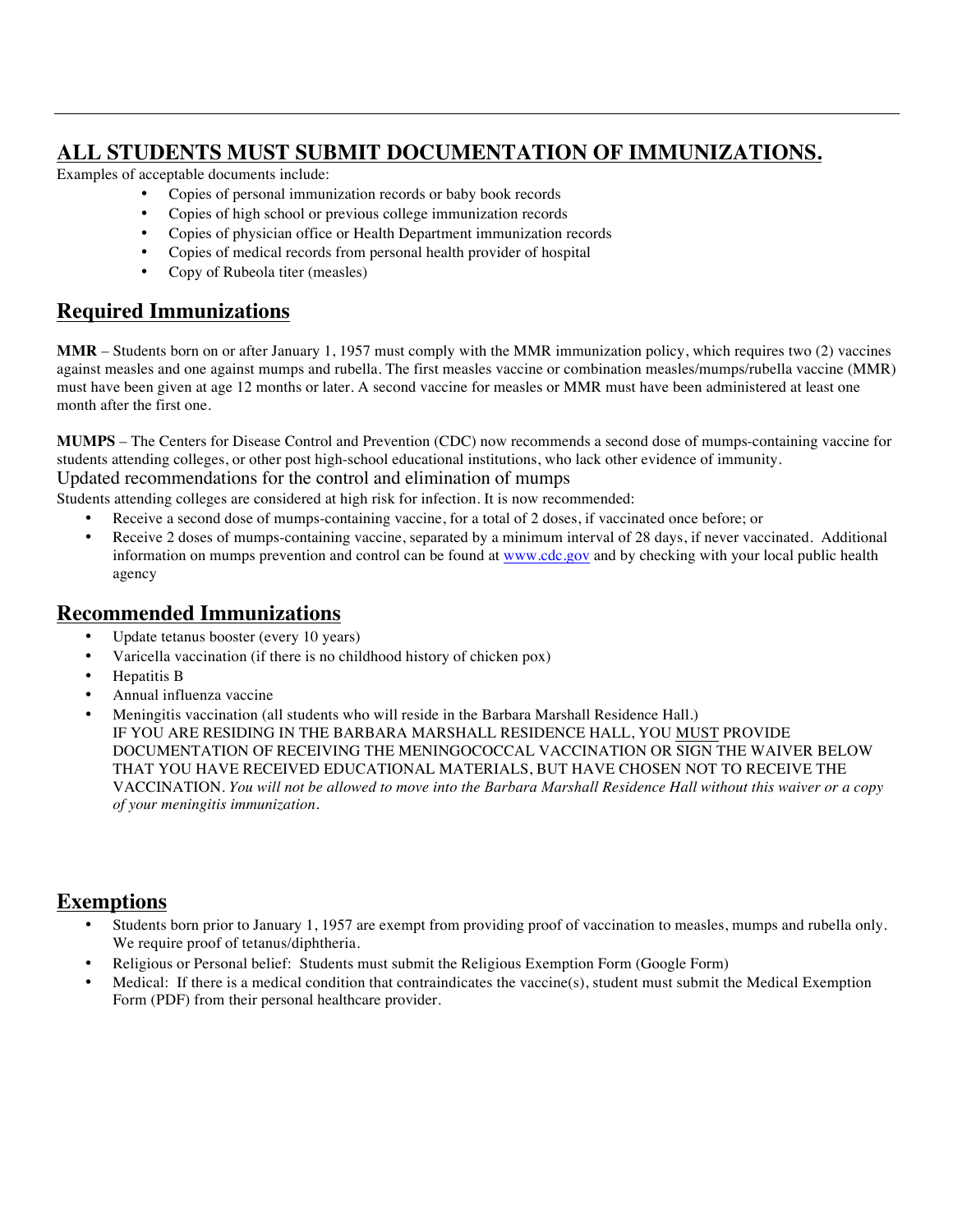# MENINGOCOCCAL VACCINATION COMPLIANCE FORM DISEASE AND VACCINATION INFORMATION

| <b>Student Last Name</b> | Student First N | M | Date of Birth |
|--------------------------|-----------------|---|---------------|

#### **To make an informed decision about receiving the vaccine, it is important to read the information provided:**

- 1. The information listed below in this document from the Centers for Disease Control and Prevention and the American College Health Association.
- 2. The Centers for Disease Control and Prevention (CDC) **http://www.cdc.gov/vaccines/hcp/vis/vis-statements/mening.pdf**

The Kansas City Art Institute has provided me information explaining the risks of meningococcal disease and I am aware of the effectiveness and availability of the vaccine. I understand that Missouri Revised Statutes, Chapter 174, Section 174.335 requires "all students who reside in on-campus housing to sign a written waiver stating that the institution of higher education has provided the student, or if the student is a minor, the student's parents or guardian, with detailed written information on the risks associated with meningococcal disease and the availability and effectiveness of the meningococcal vaccine."

Student Signature Date Date of the Student Signature Date Date Date Date Date Date

#### *Section 1: For Students who have received the vaccine*

I have received the meningococcal vaccine. A copy of the **REQUIRED** documentation is attached.

Student Signature Date

### *Section 2: Waiver for student who have NOT received the vaccine*

| А.        | Students 18 years of age or older:<br>I do not choose to receive the meningococcal vaccine at this time. |                                                                                                                                                                                                |  |
|-----------|----------------------------------------------------------------------------------------------------------|------------------------------------------------------------------------------------------------------------------------------------------------------------------------------------------------|--|
|           |                                                                                                          | Date: $\qquad \qquad$                                                                                                                                                                          |  |
| <b>B.</b> | Students under the age of 18:                                                                            | I am the parent or legal guardian. I do not want my son/daughter to get the meningococcal vaccine at this time.                                                                                |  |
|           | Printed name of parent/guardian:                                                                         |                                                                                                                                                                                                |  |
|           |                                                                                                          | Date:                                                                                                                                                                                          |  |
|           |                                                                                                          | STUDENTS WHO DO NOT RETURN THIS SIGNED WAIVER OR DO NOT PROVIDE A COPY OF THEIR<br>VACCINATION FOR MENINGITIS WILL NOT BE ALLOWED TO MOVE IN TO THE BARBARA<br><b>MARSHALL RESIDENCE HALL.</b> |  |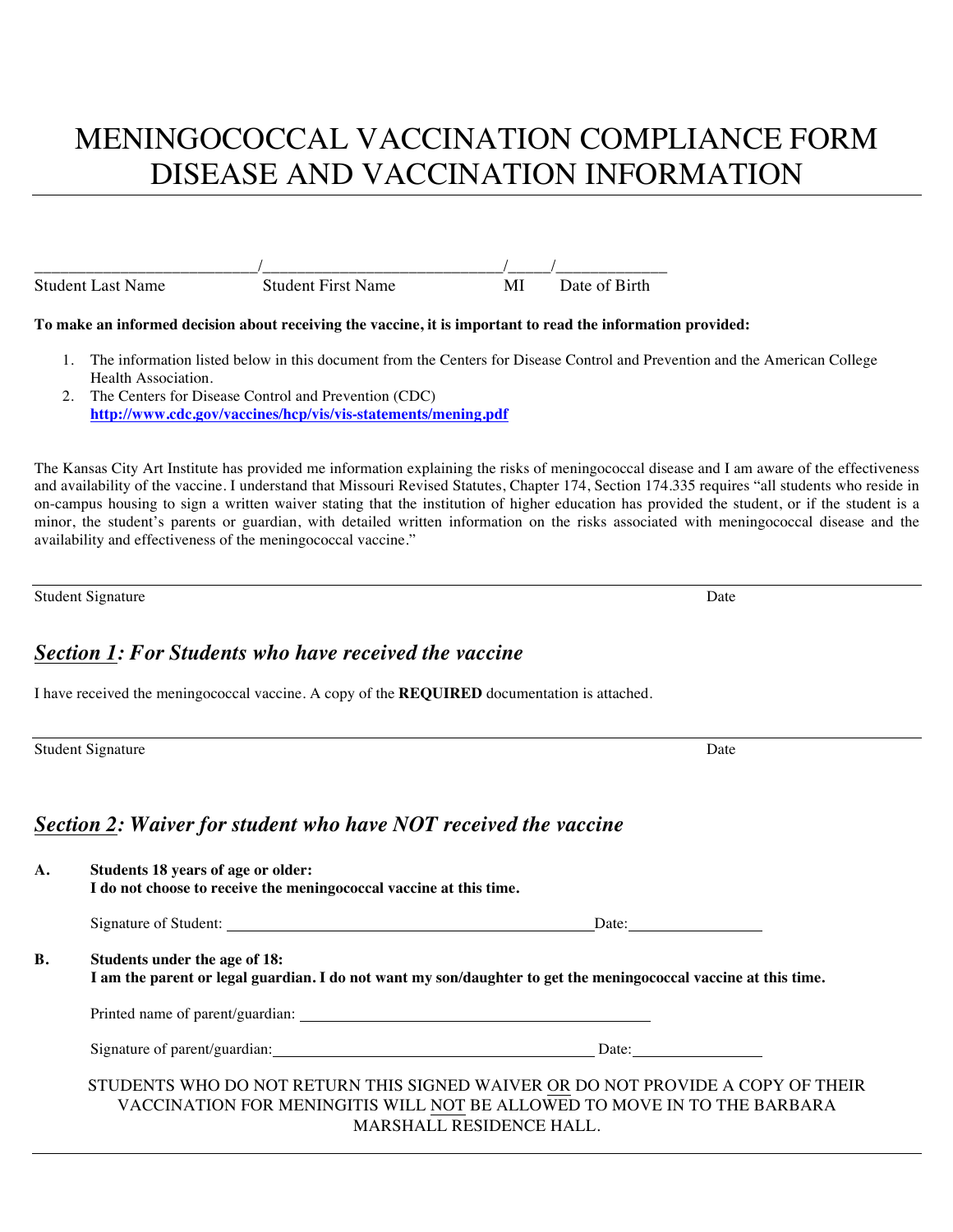*Don't let your life be interrupted by meningococcal disease.* **Certain college students – particularly those living on campus – are at increased risk compared with other college students for a serious and potentially lifethreatening bacterial infection. The information below is provided by the American College Health Association and Centers for Disease Control and Prevention. Please visit http://www.cdc.gov/vaccines/hcp/vis/vis-statements/ mening.pdf for more information.** 

#### **Overview of Meningococcal Disease**

Meningococcal disease is a potentially life-threatening bacterial infection that can lead to meningococcal meningitis, an inflammation of the membranes surrounding the brain and spinal cord, or meningococcal septicemia, an infection of the blood.

Meningococcal disease, caused by bacteria called Neisseria meningitidis, is the leading cause of bacterial meningitis in older children and young adults in the United States. It strikes 1,400 to 3,000 Americans each year and is responsible for approximately 150 to 300 deaths.

Adolescents and young adults account for nearly 30 percent of all cases of meningitis in the United States. In addition, approximately 100 to 125 cases of meningococcal disease occur on college campuses each year, and five to 15 students will die as a result. Evidence shows approximately 70 to 80 percent of cases in the college age group are caused by serogroup  $C, Y,$  or W-135, which are potentially vaccinepreventable.

#### **Vaccination Recommendations for College Students**

On February 10, 2005, the Advisory Committee on Immunization Practices (ACIP) for the Centers for Disease Control and Prevention (CDC) voted to recommend that all incoming college freshmen living in dormitories be vaccinated against meningococcal disease. The ACIP also recommended vaccination for all adolescents at high school entry and during pre-adolescent health care visits (11 to 12 years old).

The American College Health Association (ACHA) issued similar immunization recommendations for all first-year students living in residence halls. The ACIP and ACHA recommendations further state that other college students under 25 years of age may choose to receive meningococcal vaccination to reduce their risk for the disease.

ACHA and ACIP recommendations, coupled with the availability of a new vaccine that may provide longer duration of protection, will help increase rates of immunization against meningococcal disease and will give college health professionals the guidance needed to help protect college students against meningococcal disease.

### **Meningococcal Disease Caused by Five Strains/Serogroups**

Five predominant strains or serogroups of N. meningitidis account for most cases of meningococcal disease. These are A, B, C, Y, and W-135. The currently available vaccine protects against four of the five strains  $(A, C, Y, and W-135)$ , and evidence shows approximately 70 to 80 percent of cases in the college age group are caused by serogroup C, Y or W-135, which are potentially vaccine-preventable. No vaccine is available for widespread vaccination against serogroup B.

### **Transmission and Symptoms of the Disease**

Meningococcal disease is contagious and progresses very rapidly. The bacteria are spread person-to-person through the air by respiratory droplets (e.g., coughing, sneezing). The bacteria also can be transmitted through direct contact with an infected person, such as oral contact with shared items like cigarettes or drinking glasses, and through kissing.

Meningococcal bacteria attach to the mucosal lining of the nose and throat, where they can multiply. When the bacteria penetrate the mucosal lining and enter the bloodstream, they move quickly throughout the body and can cause damage to various organs.